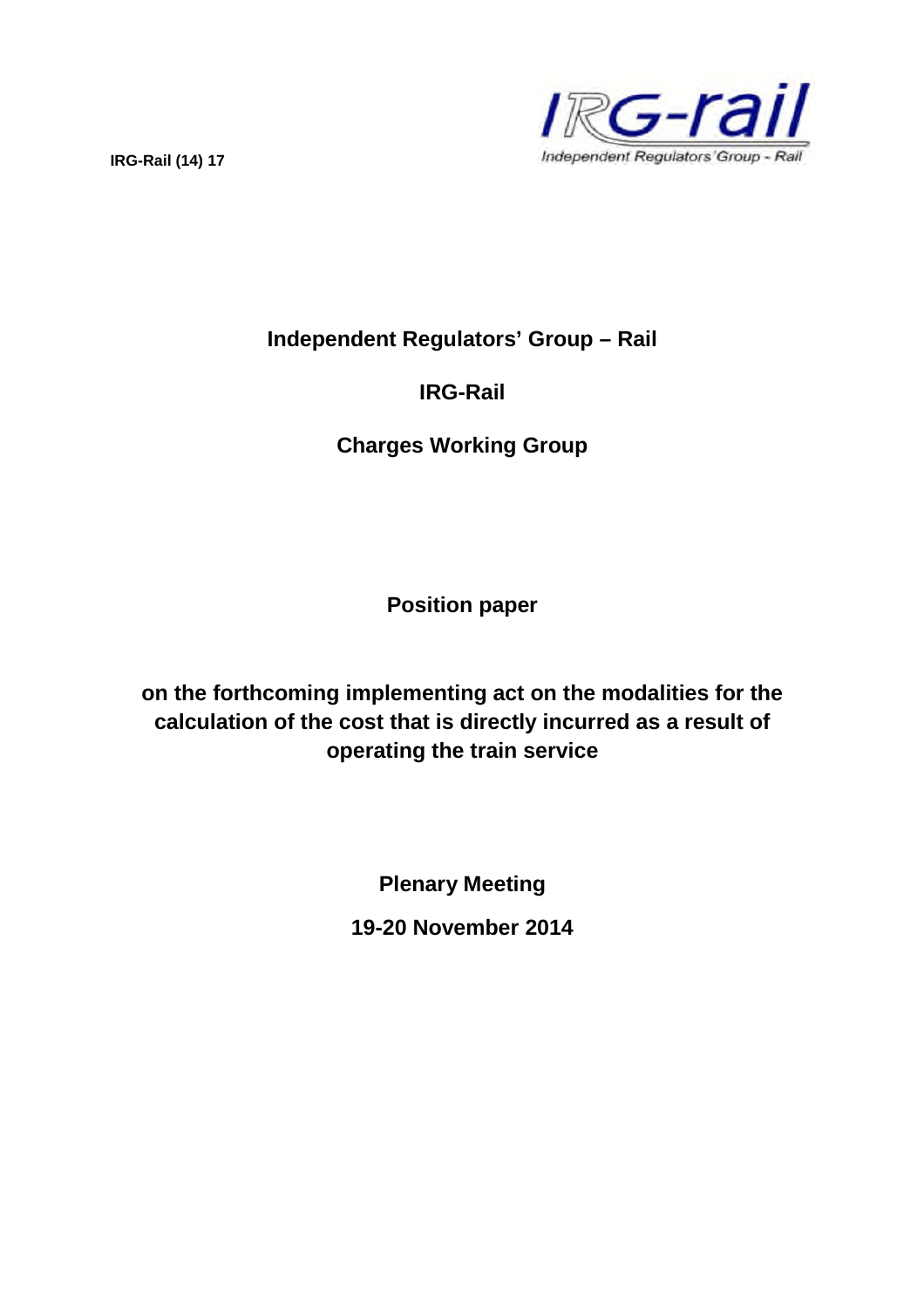

### **I. Introduction**

- 1. On 10 July 2014, the European Commission ("the Commission") introduced a discussion paper on the 'modalities' for the calculation of the cost that is directly incurred as a result of operating a train service. In October 2014, the Commission introduced a revised version of the discussion paper for the SERAC subgroup of 29 October 2014. IRG-Rail understands that this discussion paper forms a draft for the future implementing act that infrastructure managers will have to comply with when calculating the costs directly incurred as a result of operating the train service as referred to in Article 31(3) of Directive 2012/34/EU ("the Directive").
- 2. IRG-Rail strongly supports some of the changes that have been introduced in the revised version of the discussion paper, as they are consistent with the position papers already adopted by IRG-Rail on direct cost calculation.
- 3. In order to express its remaining concerns, IRG-Rail has provided in this paper:
	- I. general comments and requests;
	- II. specific comments on sections of the Commission's proposals that could have serious impacts on charges;
	- III. suggested amendments directly to the Commission's paper in Annex.

#### **II. General comments and requests**

- 4. IRG-Rail supports the promotion of a liberalised market for the operation of train services. It also supports setting out a consistent set of principles across Member States on direct costs and agrees that there is a benefit in helping some Member States which do not already have a sophisticated charging regime to design an appropriate methodology, so that their regimes will be consistent with these agreed principles. The Commission's latest discussion paper goes some way to achieve this.
- 5. IRG-Rail would ask the Commission to express the **explicit objectives** they are hoping to achieve with this implementing act so that it can more helpfully respond to what the most appropriate content of the implementing act would be. For example, the implementing act should require that **direct costs are clear and transparent** and that the **methodology for their calculation is objective and robust**. Charging principles of the infrastructure manager should also aim at providing incentives to the infrastructure manager to **reduce costs and manage the infrastructure efficiently**.
- 6. IRG-Rail strongly welcomes the introduction of the possibility to use **top-down econometric approaches that are already implemented in practice by some Member States**. IRG-Rail strongly urges the Commission to consider the introduction of the possibility to use bottom-up engineering methods, too, as **they are also able to provide robust estimates of direct costs**. Both methods are tried and tested methodologies, which are consistent with providing proper price signals that provide incentives for efficient costs, efficient use of the network and allow cost recovery. IRG-Rail believes, however, that the implementing act should focus on setting out the key principles and objectives for the methodology of calculation of direct costs and what charges should be attempting to recover rather than entering into a detailed description.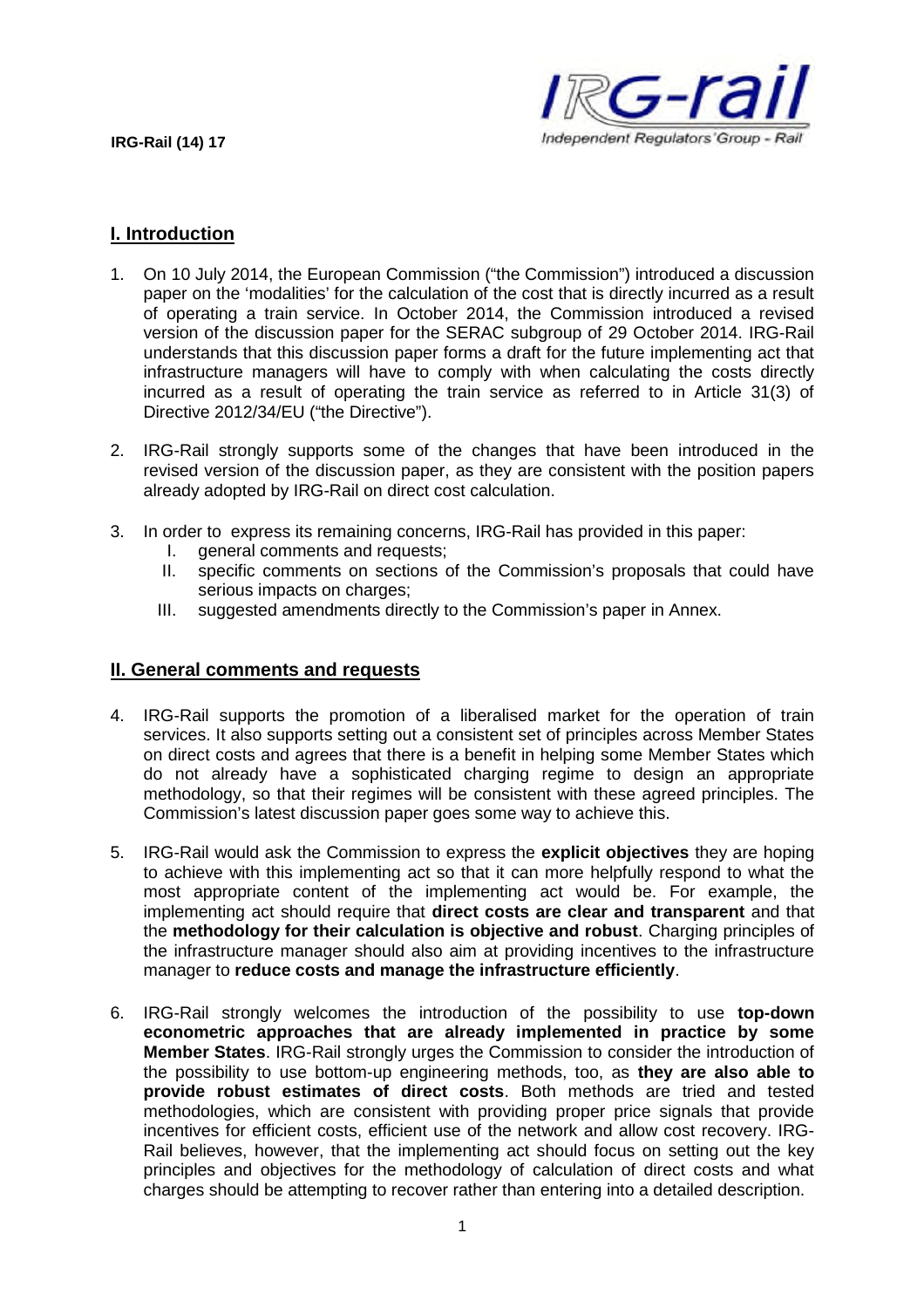

- 7. IRG-Rail wishes to insist on the fact that it is essential that there is a flexible approach, leaving the opportunity for Member States to:
	- a. maintain or develop a structure consistent with the Commission's objectives but which allows IRG-Rail members to pursue policies which reflect domestic concerns; and
	- b. establish the efficient level of direct costs according to a methodology which, in some countries, is already in line with the objectives of the Directive.

### **III. Specific issues related to the Commission's discussion paper of October 2014**

- 8. IRG-Rail supports the view that the Commission should set the objectives and principles of what these charges should be attempting to recover **but not provide exhaustive lists on the adjustments of direct costs, nor on cost elements that must be excluded from direct costs (Articles 4.1 and 5.2)**.
- 9. In this sense, the introduction of the idea that adjustments (*i.e.* the "*modulations*" in the discussion paper of the Commission) of direct costs can be made according to any "*parameters where the infrastructure manager is able to demonstrate to the regulatory body that values for each such parameter, including variation to each such parameter where relevant, are objectively measured and recorded*" (Article 5) is strongly welcomed.
- 10. Continuing in the same vein, IRG-Rail supports the view that costs related to **"***handling requests for railway infrastructure capacity***" should not be considered as noneligible costs** (Article 4) and that **part of maintenance and renewal costs should be considered as being direct costs**.
- 11. The **list in Article 4, paragraph 1** on what costs should be excluded from direct cost charges is flawed. For example, it excludes some costs such as electrical asset costs for which there is robust evidence to support they vary with traffic. Besides, some cost categories included in this list, such as "*time related depreciation*" or "*costs related to acts of God*", are unclear. As a precaution, IRG-Rail believes that these cost categories should not be included in the list unless they can be further clarified.
- 12. However, IRG-Rail wishes to underline that the specificities of the lists in Article 4 and Article 5 create ambiguity over how costs attributable to the operation of the train service not mentioned in this paper should be treated. Furthermore, Article 5, paragraph 1l) and 1m) directly contradict the Directive. These items should be charged at cost directly incurred as a result of operating the train service as they are part of the minimum access package.
- 13. For all cost elements, the infrastructure manager should have the flexibility to charge for any costs attributable to the operation of the train service and the burden should be on the infrastructure manager to produce evidence and justify this to the regulatory bodies. This should be a requirement clearly set out in the implementing act.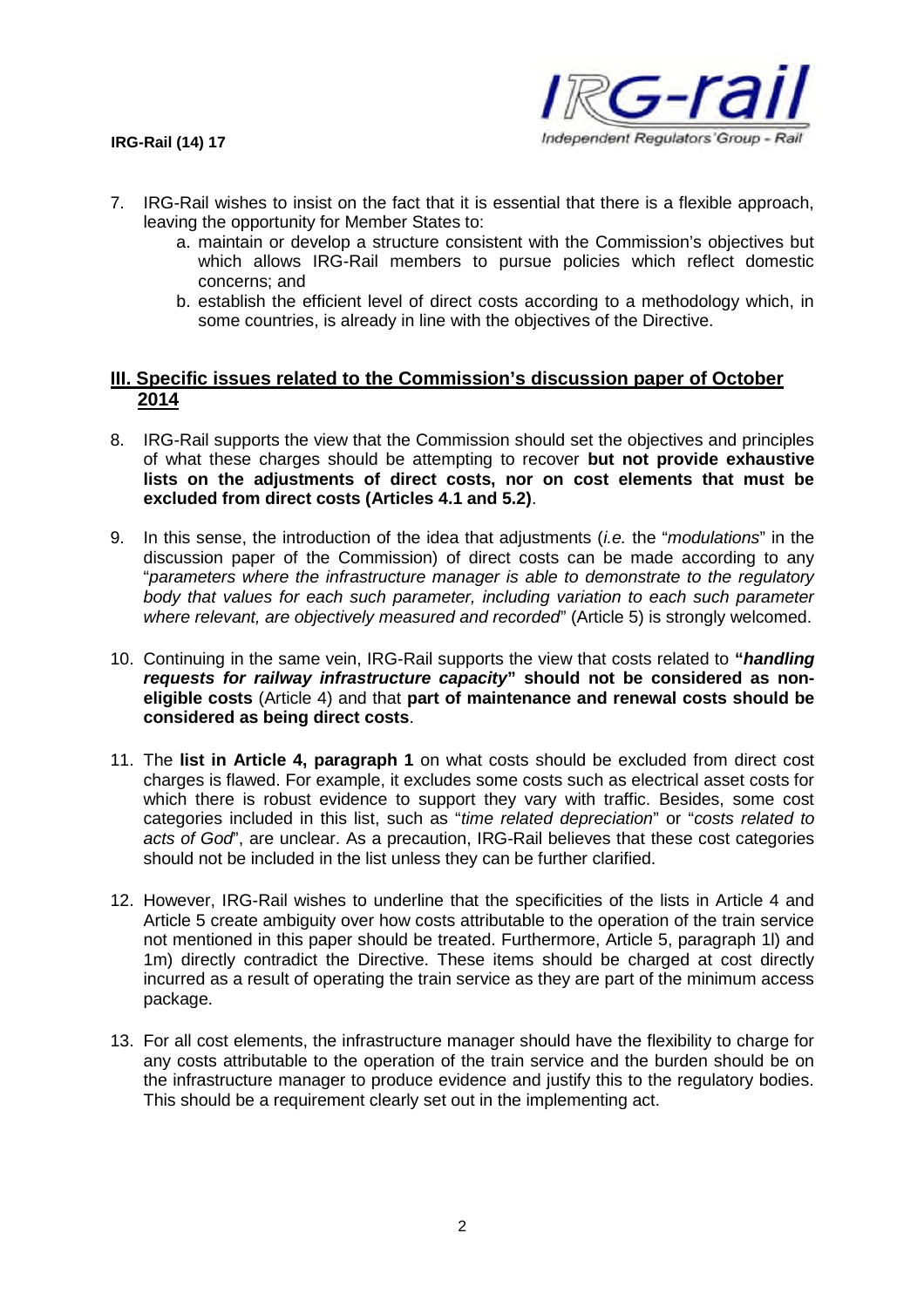

### **Threshold levels**

- 14. The infrastructure manager is required to set charges based on the cost directly incurred and provide the necessary information for the regulatory body to be able to check that charges are compliant with the legislation. Introducing **threshold levels** such as, "*up to 10% of the costs of signallers employed*" is not needed as this may not reflect the cost directly incurred by the infrastructure manager.
- 15. The introduction of these types of thresholds assumes implicitly that **an infrastructure manager has an incentive to overstate costs.** Depending on how the infrastructure manager is funded, this is not necessarily the case. Furthermore, in Member States where the infrastructure manager has an incentive to overstate costs, **a threshold has the potential to cause perverse incentives** to use that threshold value in all cases, even where the direct infrastructure costs are lower in reality. This would also work against the Directive's requirement **to improve efficiency and reduce costs** over time.

### **Simplified checks**

- 16. IRG-Rail members welcome the introduction of **simplified checks** such as those expressed in Article 6 of the implementing act. It should be stressed however that **these checks should remain optional,** as currently foreseen now. Besides, in order to appropriately apply values of simplified checks, it should be clarified how to apply the  $\epsilon$ 2 threshold for heavier or lighter trains.
- 17. The role of the regulatory body is to check that the charging principles of the infrastructure manager comply with those laid out in the Directive. This requires ensuring that direct costs only include cost elements attributable to the operation of the train service. **The regulatory body in each Member State needs to be involved in an appropriate way.**

### **Cap at 20% increases (or more than 30% in three consecutive years) in a year for a particular train service**

18. **Article 7, paragraph 1**, detailing the provisions to be respected when charges for a particular service increase by 20% **(or more than 30% in three consecutive years)** has been positively amended. IRG-Rail welcomes the option for the regulatory body to impose a 'phase-in' period in provision c). However, it is unnecessary to restrict the phase-in to 3 years. If the increase is very large, the regulator should be able to allow for a longer phase-in period. Besides, 20% (or 30% in three consecutive years) is an arbitrary percentage level and if charges happen to be very low for a particular service, they will not represent a significant increase in absolute costs.

## **Charging unit**

19. With respect to the charging unit, IRG-Rail strongly supports the introduction of the possibility for using either train-km or (gross) ton-km where appropriate. Indeed, for wear and tear-related track costs, train-km may not reflect precisely how costs are incurred. It could be more cost reflective to compute the charge directly on a (gross) ton-km basis. However, some costs are more accurately estimated on a vehicle-km basis. In particular,